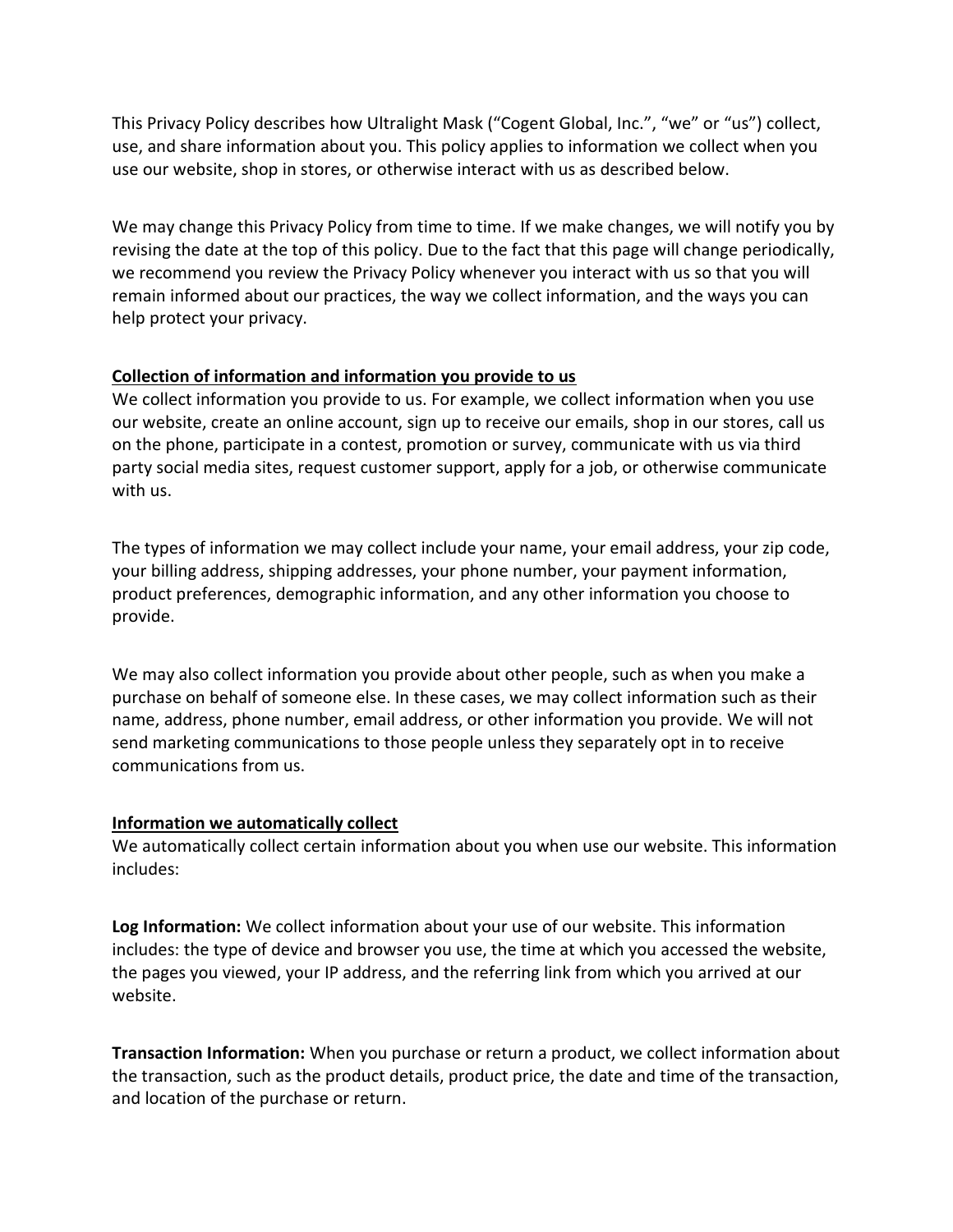**Information Collected from Tracking Technologies:** We may use cookies and other tracking technologies (such as web beacons) to collect information about you when you interact with our website or emails. Information we collect may include information about your browsing and purchasing behavior. This information may be combined with other information we have collected about you. We use this information for various purposes, including improving our website and your experience interacting with it, identifying popular areas and features of our website, understanding the effectiveness of our advertising and promotional campaigns, tailoring our communications with you, determining if an email has been opened and whether the links within the email have been clicked, and for other purposes within our business.

# **Information we collect from our partners and other sources**

We may also obtain information about you from other sources and combine that with information we collect about you. For example, we collect information from the U.S. Postal Service's Change of Address database to verify and correct mailing addresses.

# **Use of information about you**

We may use information about you for various purposes, including:

- Improving your in-store and online shopping experience;
- Providing customer service;
- Responding to your questions, requests, and comments;
- Fulfilling your request for products and services, processing transactions, and sending you order confirmations and receipts;
- Tracking and analyzing usage trends and activities;
- Communicating with you about offers, products, services, promotions, and events, and providing news and information that we think will be of interest to you;
- Managing your online account(s) and sending you technical notices, updates, security alerts, and administrative messages;
- Combining with information we get from others to help us understand your needs and provide you with better service; and carrying out any other purpose for which the information was collected.
- Cogent Global is based in New Jersey in the United States of America and the information we collect is governed by New Jersey law and by U.S. law. By accessing or using our website or providing information to us, you consent to the processing and transfer of information in and to the U.S. and other countries.

# **Sharing of information**

We may share information about you as follows: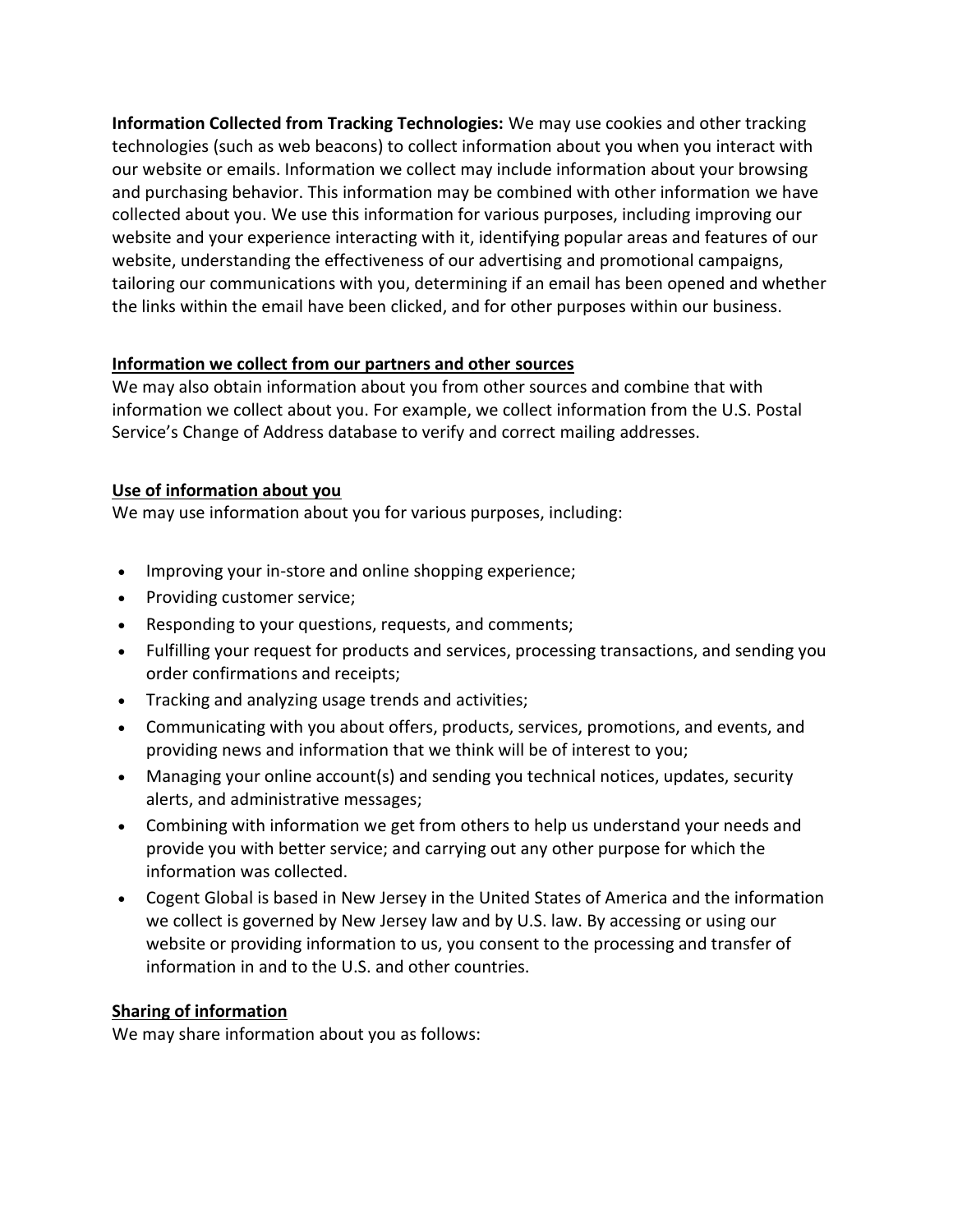- With vendors, consultants, and other service providers who need access to such information to carry out their work on our behalf;
- With our business partners and other third parties for marketing purposes, unless you opt out of this type of sharing by contacting us.
- In response to a request for information if we believe disclosure is in accordance with any applicable law, regulation, or legal process, or as otherwise required by any applicable law, rule or regulation;
- If we believe your actions are inconsistent with our user agreements or policies, or to protect the rights, property, and safety of us or any third party; In connection with, or during negotiations of, any merger, sale of company assets, financing, or transfer of all or a portion of our business to another company; and with your consent or at your direction.

# **Advertising & analytics services**

We engage third parties to serve advertisements on our behalf across the Internet and to provide analytics services. These third parties may use cookies, web beacons, or other technologies to collect information about your use of our website, such as your IP address, device, web browser, pages viewed, time spent on pages, links clicked, and conversion information. This information may be used by us and by others to, among other things, analyze and track usage, determine the popularity of content, deliver advertising and content targeted to your interests on our websites and other websites, and better understand your online activity. For more information about Internet-based ads, or to opt out of having your web browsing information used for behavioral advertising purposes, please visit www.networkadvertising.org/managing/opt\_out.asp and www.aboutads.info/choices.

We may also work with third parties to serve ads to you as part of a customized campaign on other websites or platforms.

# **Security**

We take reasonable measures to help protect information about you from loss, theft, misuse and unauthorized access, disclosure, alteration and destruction.

# **Children**

We do not knowingly collect any personal information from children under the age of 13. We do not sell products for online purchase by children and any children's products we sell are for purchase by adults only.

# **Your choices and online account information**

You may update, correct or delete your online account information at any time by logging into your account and navigating to the "My Account" page or by contacting us. You may also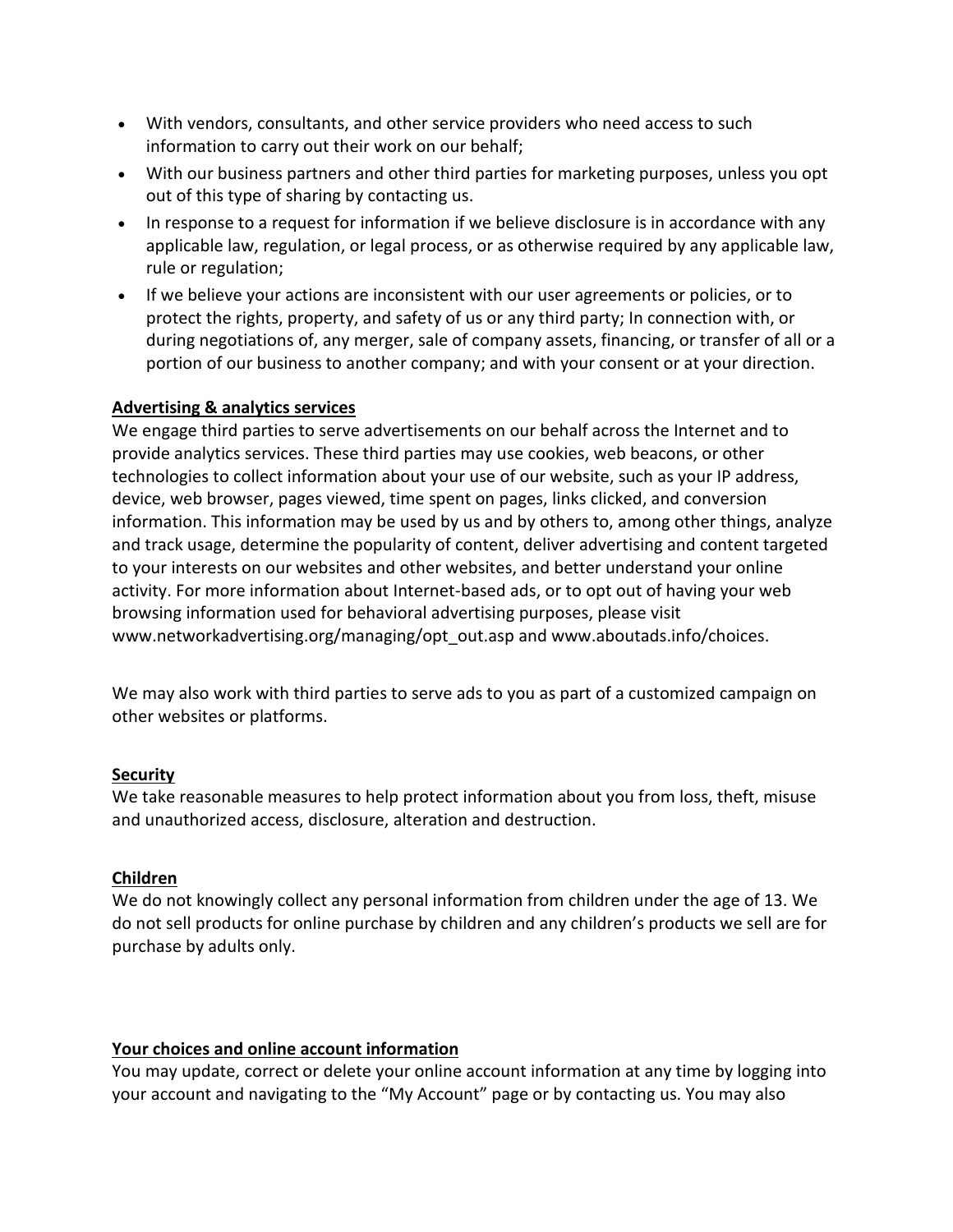contact us if you wish to deactivate your online account, but please note that we may retain certain information as required by law or for legitimate business purposes. We may also retain cached or archived copies of information about you for a certain period of time.

## **Promotional communications**

You can opt out of receiving marketing communications from us at any time by doing the following:

- To opt out of direct mail (such as catalogs and post cards): Please contact us and we will remove you from our mailing list.
- To opt out of promotional emails: Follow the instructions provided in those communications or contact us.

Please note that even if you opt out of receiving promotional communications, we may continue to send you non-promotional emails, such as those about your account or our ongoing business relations.

### **Cookies**

Most web browsers are set to accept cookies by default. If you prefer, you can usually set your browser to remove or reject cookies. In addition, many web browsers support Do Not Track technology. If you enable Do Not Track, we will stop collecting information that allows us to tailor your online experience. Please note that if you choose to remove or reject cookies, this could affect the availability and functionality of our website.

### **Your California privacy rights**

California law permits residents of California to request certain details about how their information is shared with third parties for direct marketing purposes. Under the law, a business must either provide this information or permit California residents to opt in to, or opt out of, this type of sharing. Cogent Global permits California residents to opt out of having their information shared with third parties for direct marketing purposes. To opt out, please contact us.

### **Contact us**

If you have any questions about this Privacy Policy, please contact us at: